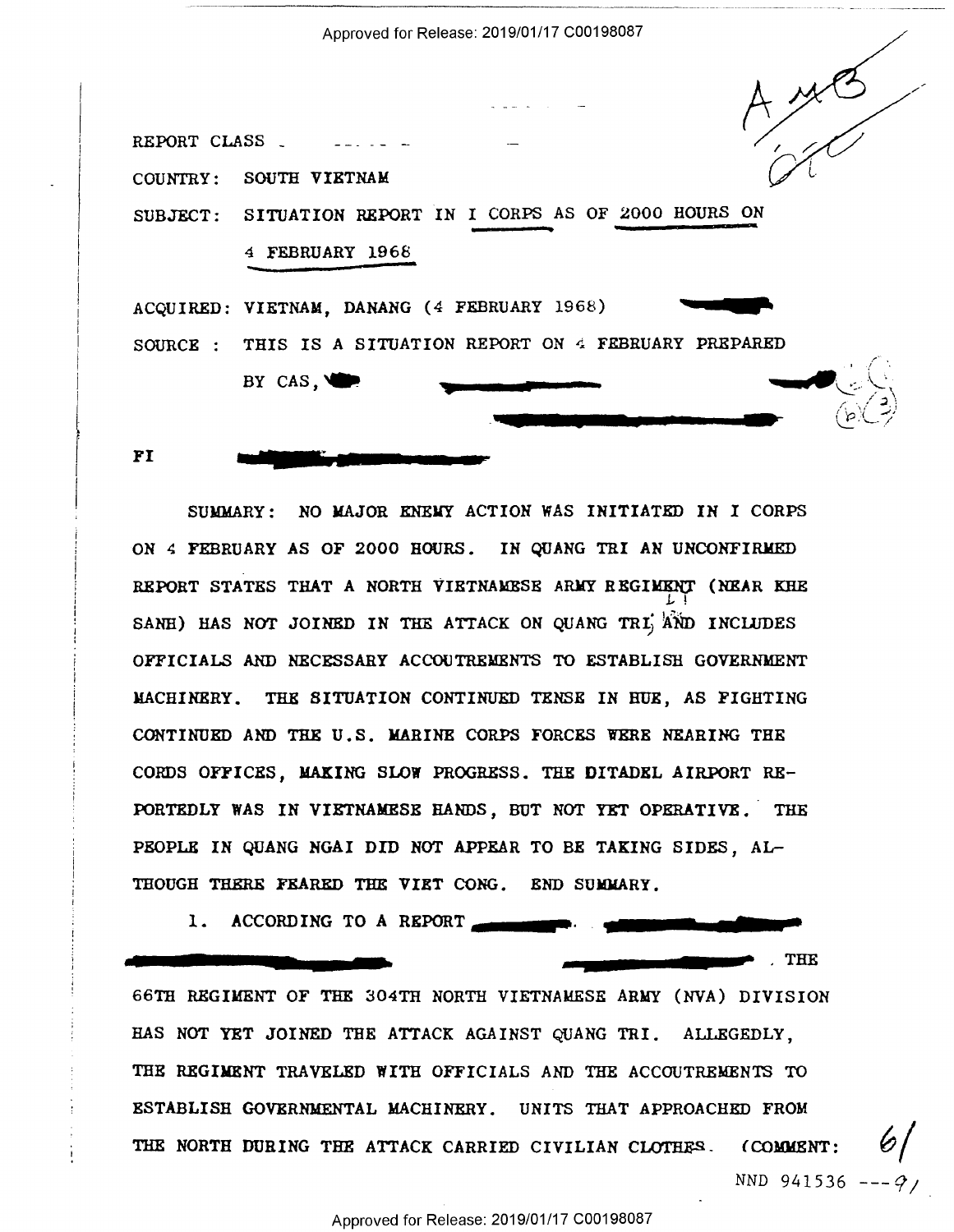

IT IS NOT KNOWN IF THIS REPORT WAS BASED ON RUMOR OR INFORMATION FROM AN ESTABLISHED AGENT. THE 2 FEBRUARY III MAF OB LISTING STATES THAT A RALLIER, A MASTER SERGEANT, FROM THE 66TH REGI-MENT OF THE 304TH DIVISION SAID THAT THE 304TH LEFT THANH HOA PROVINCE, NVN, IN OCTOBER 1967 AND ARRIVED IN THE KHE SANH AREA PROVINCE, NVN, IN OCTOBER 1967 AND ARRIVED IN THE KHE SANH AREA IN JANUARY 1968.)

*2.* ENEMY FIRE CONTINUED IN QUANG TRI PROVINCE, BUT NO 2. ENEMY FIRE CONTINUED IN QUANG TRI PROVINCE, BUT NO MAJOR EFFORT HAD BEEN INITIATED AS OF 2000. THE SECURITY SERVICE ESTIMATED THAT THERE WERE STILL ABOUT 50 VIET CONG (VC) SAPPERS CADRES IN QUANG TRI CITY. CADRES IN OUANG TRI CITY.

3. ACCORDING TO A CHIEU HOI (OPEN ARMS) ADVISOR A VC/NVA (?) COMMANDER SHOT AND KILLED ONE OF HIS WOUNDED WHO WOULD HAVE TO BE EVACUATED BY STRETCHER, PRESUMABLY BECAUSE HE WAS TOO IM-BE EVACUATED BY STRETCHER, PRESUMABLY BECAUSE HE WAS TOO IM-PORTANT TO LEAVE BEHIND AND THE ENElfY DID NOT WANT TO BE SLOWED PORTANT TO LEAVE BEHIND AND THE'ENEHY DID NOT WANT TO BE SLOHED DOWN. IN ANOTHER INSTANCE IT APPEARED THAT AN ENEMY COMMANDER WAS URGING RELUCTANT TROOPS FORWARD. THE ATTACKERS ATTEMPTED TO ROUND UP AND TAKE THE CHIEU HOIS (RETURNEES) IN QUANG TRI CITY WITH THEM, BUT WHEN THEY CAME UNDER FIRE THE CHIEU HOIS ESCAPTED.

4. PROVINCIAL RECONNAISSANCE UNITS (PRU) IN QUANG TRI 4. PROVINCIAL RECONNAISSANCE UNITS (PRU) IN QUANG TRI<br>CITY ACTED SERVED AS REACTION UNITS AND SPED FROM ONE SPOT TO ANOTHER CLEA<sup>N</sup>ING OUT ENEMY ACTIVITY.

5. IN A TELEPHONE CONVERSATION FROM THE USMACV COMPOUND 5. IN A TELEPHONE CONVERSATION FROM THE USMACV COMPOUND IN THE CITADEL, HUE CITY, THUA THIEN PROVINCE, AT 1930 HOURS, IN THE CITADEL, RUE CITY, THUA THIEN PROVINCE, AT 1930 HOURS, ACAS OFFICIAL SAID THAT THE SITIJATION REMAINED TENSE WITH A CAS OFFICIAL SAID THAT THE SITUATION REMAINED TENSE WITH 8 8



NND 941536 --- *Cf--z\_.*  NND 941536 -—--— 47,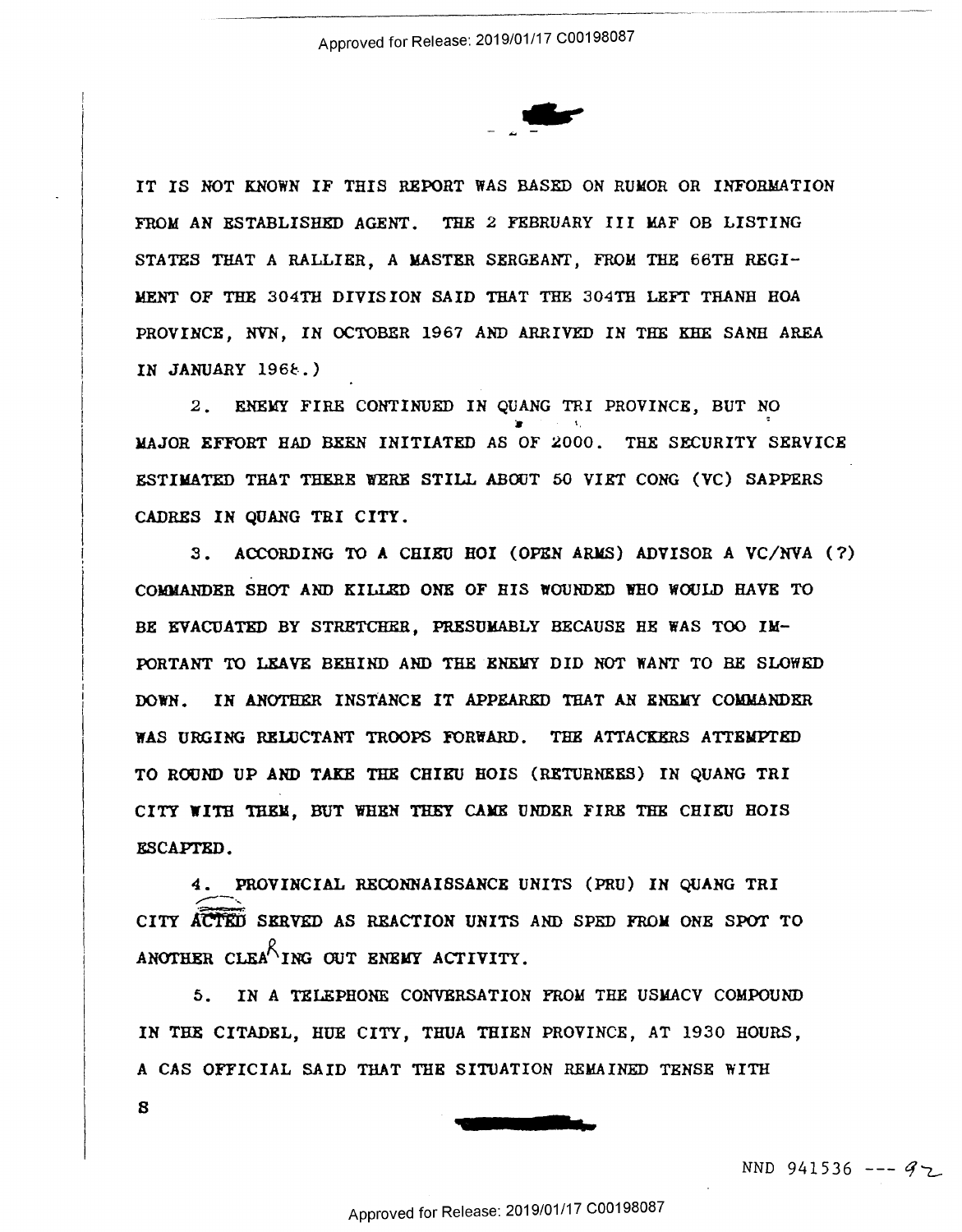

SMALL ARMS FIRE CONTINUING AROUND THE USMACV COMPOUND. FIGHTING CONTINUED IN THE SOUTHERN IIALF OF THE CITY. THE ROAD FROM PHU CONTINUED IN THE SOUTHERN HALF OF THE CITY. THE ROAD FROM PHU BAI TO HUE WAS STILL UNDER SNIPER **FIRE.** THE U.S. MARINE CORPS BAI TO RUE NAS STILL UNDER SNIPER FIRE. THE U.s. MARINE CORPS REACTION FORCE POSSIBLY WAS CLOSE TO THE U.S. CORDS OFFICES REACTION FORCE POSSIBLY WAS CLOSE TO THE U.S. CORDS OFFICES BUT **WAS MAKING** SLOW PROGRESS. CITADEL AIRPORT REPORTEDLY WAS BUT NAS MAKING SLOW PROGRESS. CITADEL AIRPORT REPORTEDLY WAS IN ARMY OF THE REPUBLIC OF VIETNAM (ARYN) HANDS, BUT IT WAS NOT IN ARMY OF THE REPUBLIC OF VIETNAM (ARVN) HANDS, BUT IT WAS NOT OPERATIVE. OPERATIVE.

6. DANANG CITY *BAB* REMIINED QUIET DURING 4 FEBRUARY. 6. DANANG CITY HAS REMIINED QUIET DURING 4 FEBRUARY. DANANG POLICE WERE DIGGING EMPLACEMENTS AND SEEKING MACHINE GUN POSITIONS IN THE CITY, WHICH THEY SAID WAS A ROUTINE ACTION TO POSITIONS IN THE CITY, WHICH THEY SAID WAS A ROUTINE ACTION TO IMPROVE SECURITY. THEY HAD RECEIVED NO REPORTS OF AN IlIPXNDING IMPROVE SECURITY. THEY HAD RECEIVED NO REPORTS OF AN IMPENDING A'ITACK. ATTACK.

7. HOI AN, QUANG NAlf PROVINCE, ALSO WAS QUIET ON 4 FEBRUARY 7. HOT AN, QUANG NAM PROVINCE, ALSO WAS QUIET ON 4 FEBRUARY WITH THE PROGRESSION OF A FAIRLY NORMAL DAY. MORE AND MORE PEOPLE WERE ON THE STREETS, WEELDRESSED, AND MOVING ABOUT. SHOPS WERE MORE AND MORE OPEN. ONE ACT OF TERRORISM OCCURRED WHEN TWO VC DRESSED IN POPULAR FORCE (PF) UNIFORMS RIDING **A**  WHEN Two VC DRESSED IN POPULAR FORCE (PF) UNIFORMS RIDING A HONDA SHOT A PF SOIDIER **WALKING** IN HOI AN. EXTENT OF INJURY HONDA SHOT A PF SOLDIER WBLKING IN HOI AN. EXTENT OF INJURY IS NOT KNOWN. THERE WERE NO SIGNS OF PANIC OR RESENTMENT IS NOT KNONN. THERE HERE NO SIGNS OF PANIC OR RESENTMENT AGAINST THE AMERICANS OR THE GOVERNMENT OF **VIETNAM** (GVN). NOR AGAINST THE AMERICANS OR THE GOVERNMENT OF VIETNAM (GVN). NOR WERE THERE SIGNS OF ATTEMPTS AT POLITICAL DEMONSTRATIONS ON THE WERE THERE SIGNS OF ATTEMPTS AT POLITICAL DEMONSTRATIONS ON THE PART OF BUDDHISTS OR THE VIETNAM NATIONALIST PARTY (VNQDD). PART OF BUDDHISTS OR THE VIETNAM NATIONALIST PARTY (VNODD). THE MANY REFlJGKES IN THE CITY WERE GATHERED AT SCHOOLS AND THE MANY REFUGEES IN THE CITY HERE GATHERED AT SCHOOLS AND CHURCHES AND BEING CARED FOR BY SOCIAL AND WELFARE ORGANIZATIONS.



---• a-••-----•-• -- -•----------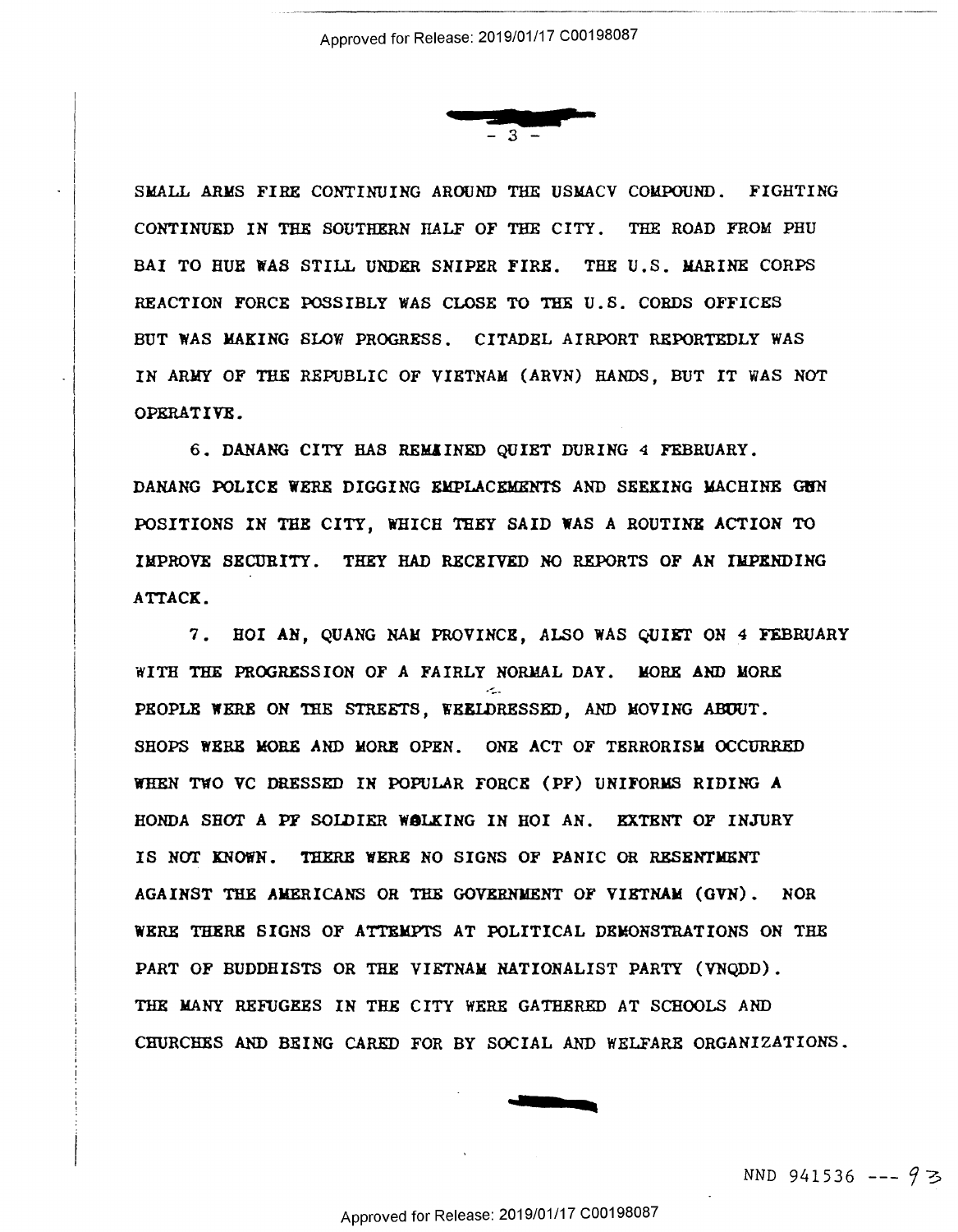$\frac{1}{4}$  -

THE CURFEW CONTINUED EXECUTE FOR FORCE FOR FROM 1900 TO 0700 HOURS.

 $\overline{\phantom{0}}$ 

8. THE SITUATION CONTINUED QUIET IN TAM KY CITY. QUANG 8. THE SITUATION CONTINUED QUIET IN TAM KY CITY. OUANG TIN PROVINCE, ON 4 FEBRUARY. TIN PROVINCE, ON 4 FEBRUARY.

9. THE SITUATION ALSO REMAINED GENERALLY QUIET IN THE 9. THE SITUATION ALSO REMAINED GENERALLY QUIET IN THE AREA OF QUANG NGAI CITY ON 4 FEBRUARY. ACCORDING TO INFORMATION AREA OF QUANG NGAI CITY ON 4 FEBRUARY. ACCORDING TO INFORMATION RECEIVED BY THE ADVISOR TO THE REVOWTIONARY DEVELOPMENT CADRE RECEIVED BY THE ADVISOR To THE REVOLUTIONARY DEVELOPMENT CADRE PROGRAM IN QUANG NGA!: PROGRAM IN QUANG NGAI:

A. VC TACTICAL BATTALIONS THAT REMAINED AROUND QUANG NGAI CITY INCLUDED THE 48TH AND 81ST LOCAL FORCES, THE 406TB NGAI CITY INCLUDED THE 48TH AND 818T LOCAL FORCES, THE 406TH MAIN FORCE, AND AN UNIDENTIFIED LOCAL FORCE FROM DUC PHO DIS-MAIN FORCE, AND AN UNIDENTIFIED LOCAL FORCE FROM DUC PHO DIS— TRICT. TRICT.

B. VC LOSSES ON 4 FEBRUARY WERE ESTIMATED AT MORE THAN 1,000 INCLUDING LOSSES FROM ACTION IN SOUTHERN QUANG TIN.

C. THERE ARE RUMORS, OR SPECULATION, AMONG THE PEOPLE THAT THE AMERICANS WILL NOT HELP QUANG NGAI. (COMMENT: HOW 'IllESE RUMORS CAN BR CREDITED BY THE PEOPLE CANNCYI' BE UNDER-THESE RUMORS CAN BE CREDITED BY THE PEOPLE CANNOT BE UNDER-STOOD SINCE AMERICANS CERTAINLY ASSI**SIE**D IN OUSTING THE VC AFTER THEIR INFILTRATION OF THE CITY.) THERE ARB INDICATIONS AFTER THEIR INFILTRATION OF THE CITY.) THERE ARE INDICATIONS THAT THE PEOPLE ARE AFRAID OF THE VC, BUT THEY ARX MOT **TAKING**  THAT THE PEOPLE ARE AFRAID OF THE YC, BUT THEY ARE NOT TAKING SIDES. SIDES.

D. THE VC GRNXRALLY BYPASSED THE RD TRAMS. SOME TEAMS D. THE YC GENERALLY BYPASSED THE RD TEAMS. SOME TEAMS HAVE MOVED IN CLOSE TO DISTRICT COMPOUNDS TO SUPPORT LOCAL GVN HAVE MOVED IN CLOSE To DISTRICT COMPOUNDS To SUPPORT LOCAL GYN FORCES. FORCES.

E. THE PRUS HAVE BEEN SHOWING A GOOD ACCOUNT, KEEPING B. THE PRUS HAVE BEEN SHOWING A GOOD ACCOUNT, KEEPING



NND 941536 *---Cjtj*  NND 941536 "—97/